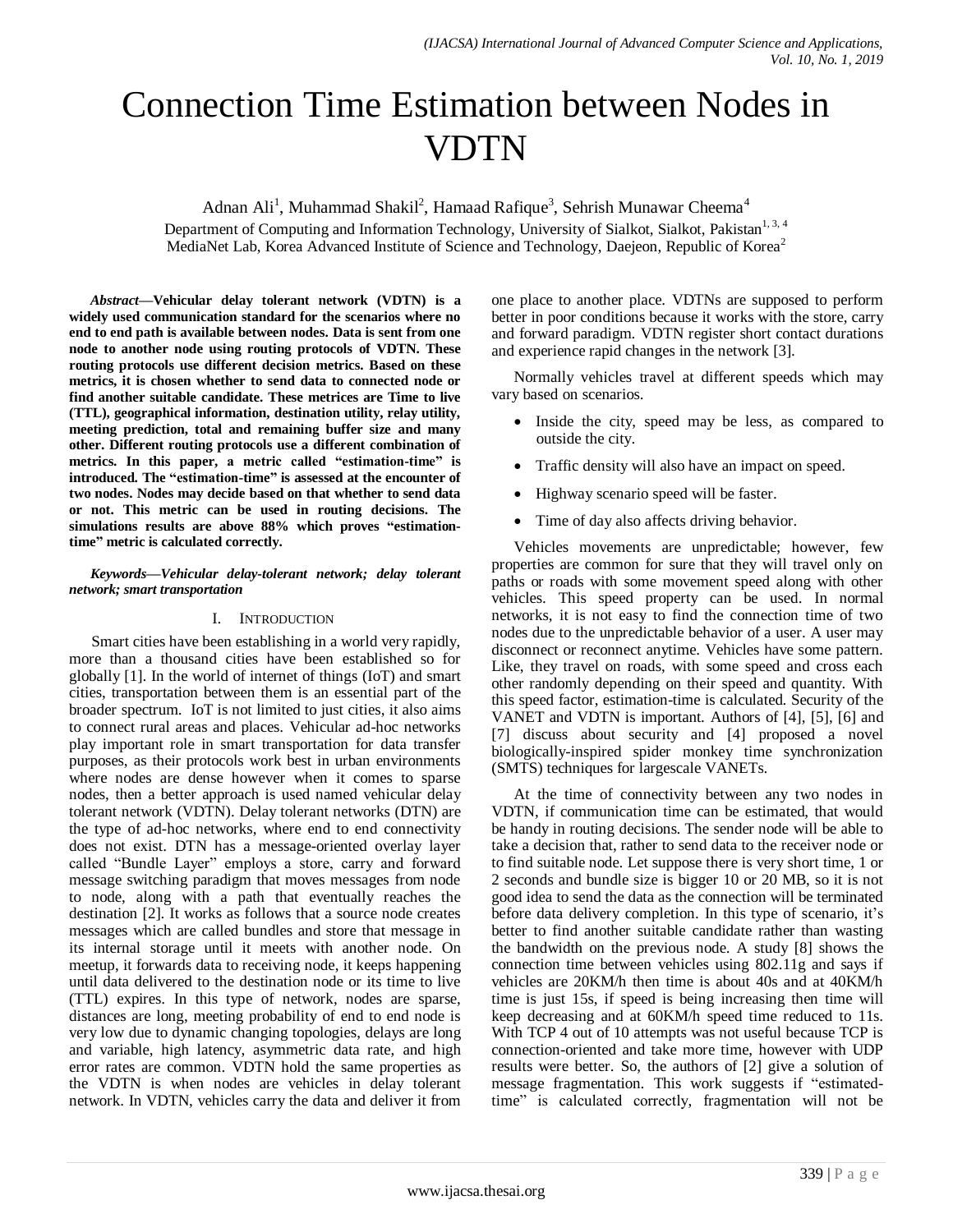required any longer and still it will be possible to send data with a good success ratio. In addition, if bundle size can be limited according to the data rate and estimated time, fragmentation may never be required. The experiments show that it is possible to predict the "estimation-time" with good accuracy. This Paper is divided as Sections I, consists of introduction. Section II Literature Review, Section III Methodology, Section IV Results and Discussion, Section V Conclusion, and Future work.

### II. LITERATURE REVIEW

VDTN is an active in research area for more than a decade, Different authors and research groups are working in this field to make this filed better. The paper [9] is about dropping policies of messages that decides which message should be dropped from the buffer when the buffer is full. Relay nodes [10] are also being used for better performance. Relay nodes are fix nodes who just receive and forward data, these are not terminal nodes. There are multiple parameters being used in different routing protocols for routing decisions. Like DAWN and GeOpps basic forwarding metrics are the density of nodes. TABLE I shows some routing schemes for forwarding metrics.

| ROUTING SCHEMES WITH FORWARDING METRICS [6] |
|---------------------------------------------|
|                                             |

| Sr.<br>N <sub>0</sub> | <b>Scheme Name</b> | <b>Forwarding Metrics</b>                            |  |  |
|-----------------------|--------------------|------------------------------------------------------|--|--|
| 1                     | <b>PBRS[11]</b>    | Velocity-based Probability                           |  |  |
|                       | ACSF[12]           | Minimum-outage<br>time of the node                   |  |  |
| 3                     | <b>DARCC</b> [13]  | Location of destination moving direction of<br>nodes |  |  |
|                       | DAWN[14]           | Density of nodes                                     |  |  |
| 5                     | $GeOpps$ [15]      | Density of nodes                                     |  |  |
| 6                     | GeoSpray [16]      | Density of nodes and Different Data Size             |  |  |

This paper is about introducing a parameter named "*Estimated Time*". Some routing protocols will be discussed along with their parameters or metrics to highlight the importance of parameters that how it can make a routing protocol top or flop. DTN based routing protocols can be categorized based on the number of copies of the bundle in the network. Single copy and multicopy are two major types of routing protocols. Single copy schemes uphold a single copy of the data bundle in the network, in opposition multi-copy holds multiple copies. First contact [17] and direct delivery [18] are examples of a single copy. These both do not hold any network knowledge for routing decisions. Examples of multicopy are Epidemic [19], Spray and wait [20] and PRoPHET [21].

Epidemic [19] is a routing protocol which does not contain any prior knowledge of the network. Each node just has a list of bundles with it. Whenever it encounters a new node, they both exchange the missing bundles. In the end, every node has every bundle including destination node. This technique is not good because, it is flooding base and it causes excessive bandwidth usage and some nodes will still have the data even the data is sent to destination. Although it is best in terms of delivery rate that it surely delivers the message. That's why

this protocol is used as a benchmark to compare other protocols [22]. As per this paper [23], performance of Epidemic is better than other protocols where delays are greater. Spray and wait [20] limits the replication, it consists of two phases, In "spray phase" message copies are generated and sent to L nodes if the destination node is found in this step then fine else "wait" phase starts. It waits until the destination node is found. Another routing protocol which uses past encounters history for delivery predictability is known as PRoPHET [21], in this protocol, which node with higher probability gets the data. MaxProp is another forwarding base algorithm, it works with initial meeting probability which is being set for each node, then this information is shared with neighbors. It is buffer consuming and perform well with larger buffer size [24].

There are some routing protocols which uses global positioning systems GPS along with other parameters. In this class of routing protocols, decisions are taken based on assumption that every step is towards the destination node. GeOpps [15] and Geo-Spray [16] are location-based routing protocols. GeoVDM [25] is a comparatively new protocol which is also GPS base. DAWN [14] is a local capacity constraint density adaptive DTN routing algorithm. It improves the packet delivery ratio within the deadline where packet network capacity is limited. Mobile nodes decide, number of packets to broadcast based on local density information. In this paper [26] the author introduced a new parameter called the trend of delivery, which is used then for routing decisions. Max-Util [27] is a utility based algorithm proposed in this paper whereas their routing decisions are based on parameters like destination utility, relay utility, buffer utility, contact, and overall utility. There is another paper [28] which is related to network management, the network is managed by selecting the managers who are stable nodes. A priority-based scheduling and drop policy are proposed in this paper [29] along with a hybrid routing algorithm that routes messages which are scheduled built on priorities. Performance of routing protocols is being compared in this paper [30] while considering different parameters like time to live, distance (long and short) and a number of hops. Taking the routing decisions while maintaining privacy is considered in this paper [31] routing protocol named ePRIVO. It ensures the link privacy, binary anonymization, and neighborhood randomization, and attribute privacy by means of the Paillier homomorphic encryption scheme. Nodes share their information in the homomorphic encrypted form.

### III. METHODOLOGY

Vehicles may travel at different speeds, depending on the traveling area, time and vehicle's density. In the city, vehicle may travel slower than outside the city, at early morning traveling speed may be different from office timings. Also, vehicle speeds are dependent on traffic density, and depending on driver's behavior speed may vary too [32] [33]. By keeping this in consideration and to make it closer to reality variable speeds are assigned to vehicles ranging from 30KM/h to 70KM/h in 10KM/h chunks. So, if speed is between 30- 40KM/h then it means the speed of both vehicles could be any value between 30 and 40KM/h. It is not necessary that both vehicles are traveling at the same speed.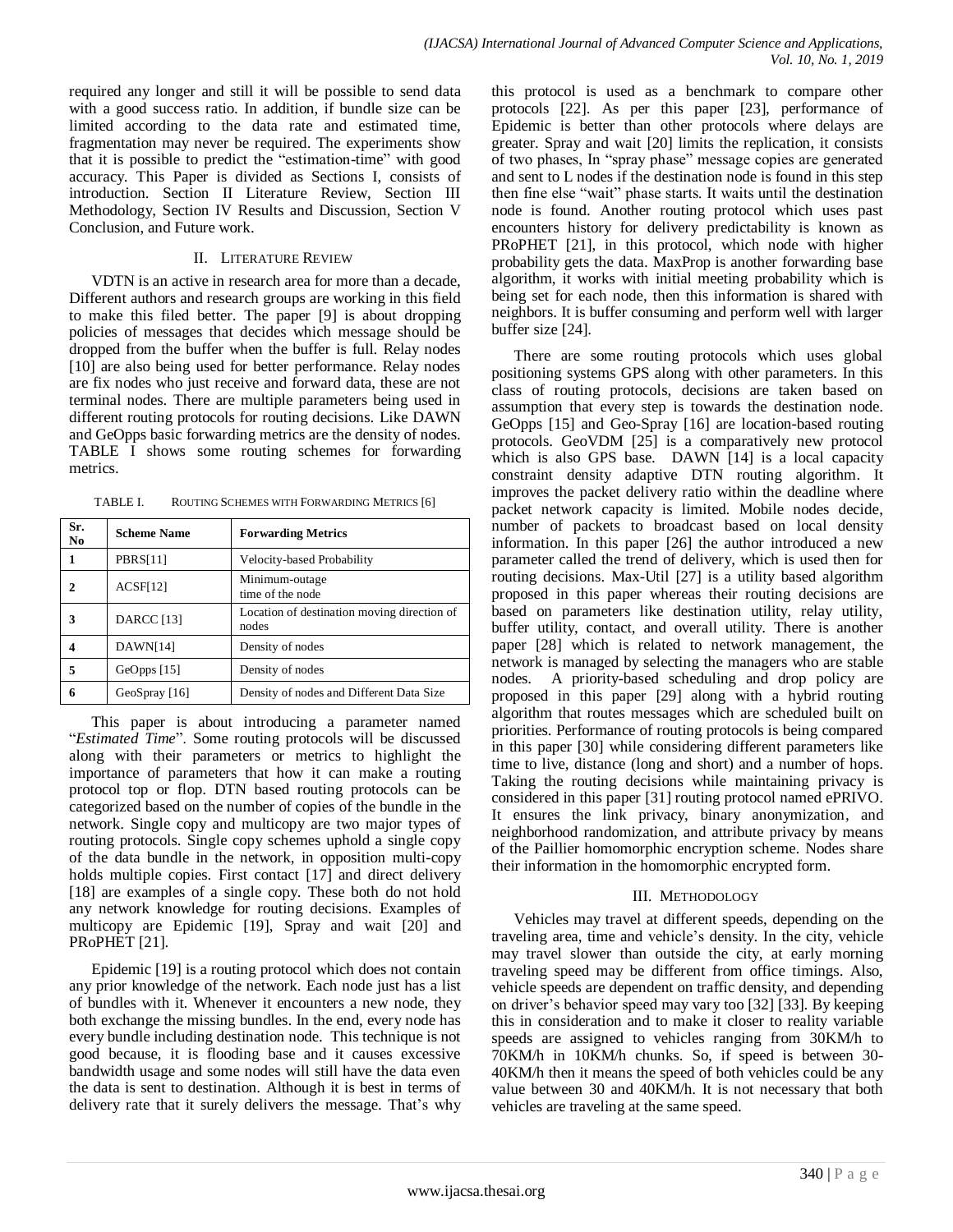The speed and connection time are inversely proportional to each other, greater the speed value mean lesser the connection time [33].

Here in this research, main focused is two type of times.

- Connection time
- Estimation time

#### *A. Connection Time*

This is the actual communication time of two vehicle nodes and it can be found in ONE (Opportunistic Network Environment) simulator [34]. This is time between the start of the communication to the end of the communication, and only can be found when connection get terminated. This time can be used for time prediction of future encounters. In past if two nodes meet frequently and communicate with each other for long time, then their future behavior can be foretold. The "estimation time" and connection time are compared to find out accuracy of proposed methodology.

## *B. Estimation Time*

Estimation time is predicated time, it is estimated by Equation 2, at starting phase of meeting encounter. This time can be used for routing decisions. At the moment of decisionmaking process, if somehow, it is predicted that this communication is going to last for a specific interval like 4 or 5 seconds then the node can decide how much data it should send, or not send at all. Estimated connection time can be assessed using vehicle speed and distance. Vehicles speed and location can be gotten in ONE simulator [34]. From this location distance between two vehicles is found. So, there is speed and distance. Now here is an equation to find the estimated time.

Ts=Total Speed

- Ss= Data sending node Speed (Data initiating node)
- Rs= Dara receiving node speed
- Et= Estimated Time
- D= Distance between sender and receiver

 $T\sigma = Ss + Rs$  (1)

$$
Et = \frac{D}{Ts \times 2} \tag{2}
$$

It is observed in simulations that estimated time changes with vehicle speed. TABLE II shows the estimated time for different speeds.

TABLE II. ESTIMATED TIME FOR DIFFERENT SPEEDS IN SECONDS

| Sr.<br>N <sub>0</sub>                   | Vehicle/s<br>Speed/s | Time with Number of Vehicles |      |                |      |      |         |       |
|-----------------------------------------|----------------------|------------------------------|------|----------------|------|------|---------|-------|
| <b>Vehicles</b>                         |                      |                              |      |                |      |      | Average |       |
|                                         |                      | $\overline{c}$               | 3    | $\overline{4}$ | 13   | 14   | 15      | Time  |
|                                         |                      | Time                         |      |                |      |      |         |       |
| 1                                       | $30-40$              | 8.91                         | 9.07 | 9.10           | 9.12 | 9.16 | 9.15    | 9.072 |
| $\overline{2}$                          | $41 - 50$            | 6.75                         | 6.86 | 6.69           | 6.74 | 6.75 | 6.75    | 6.758 |
| 3                                       | $51-60$              | 5.50                         | 5.50 | 5.45           | 5.45 | 5.44 | 5.47    | 5.468 |
| $\overline{4}$                          | 61-70                | 4.50                         | 4.65 | 4.57           | 4.60 | 4.59 | 4.59    | 4.582 |
| Average Estimated Time of Sr. No 1 to 4 |                      |                              |      |                |      |      | 6.47    |       |

#### *C. Vehicle Movement Scenario*

There could be these three scenarios for vehicles traveling on road. Some of them will be moving and some may be stationary as given wait time is between 0 to 120 seconds as mentioned in TABLE IV. So, vehicles will be stationary between that wait time, while moving they will be traveling in different directions. There could be these possible scenarios.

*1) Scenario 1:* One vehicle is moving and other is stationary. As shown in Fig. 1 that V2 is stationary and V1 is passing by. In this scenario, time will be greater than when both vehicles are moving, as explained in [33] and as per Equation 1, One vehicle speed will becomme zero, while other node will have some value greater than zero, and estimated time will be higher.



Fig. 1. V1 is Moving and V2 is Stationary.

*2) Scenario 2*: In this scenario, both vehicles are stationary, after running multiple simulations, there was no such scenario where both vehicles were not moving and having communication. So, this is not considered in this paper.

*3) Scenario 3*: Both Vehicles are moving and having active communication, this could have further three subscenarios.

- *a)* Both are moving in the same direction.
- *b)* Both are moving in the opposite direction
- *c)* Both are crossing each other at the intersection.

<span id="page-2-0"></span>*4) Scenario A*: It is possible that both vehicles are traveling in the same direction and having communication as shown in Fig. 2. In this scenario, time estimation is harder. Because it is never known which vehicle will take a turn and when. After running simulations, it is observed that in some cases "connection time" values are too much higher than mean value. As per authors observations, the reason for these out of the box time values is, both vehicles are going in the same direction for a comparatively longer time. This does not happen frequently in city base scenarios, as it can be observed from the graph. The good thing is in most of the cases its value will be bigger than the estimated time. TABLE II shows the estimated time's value never goes greater than 10 seconds but in connection time with two vehicles and speed between 60 and 70KM/h the connection time is 86 seconds. So, it is very clear that in this case vehicles were traveling in the same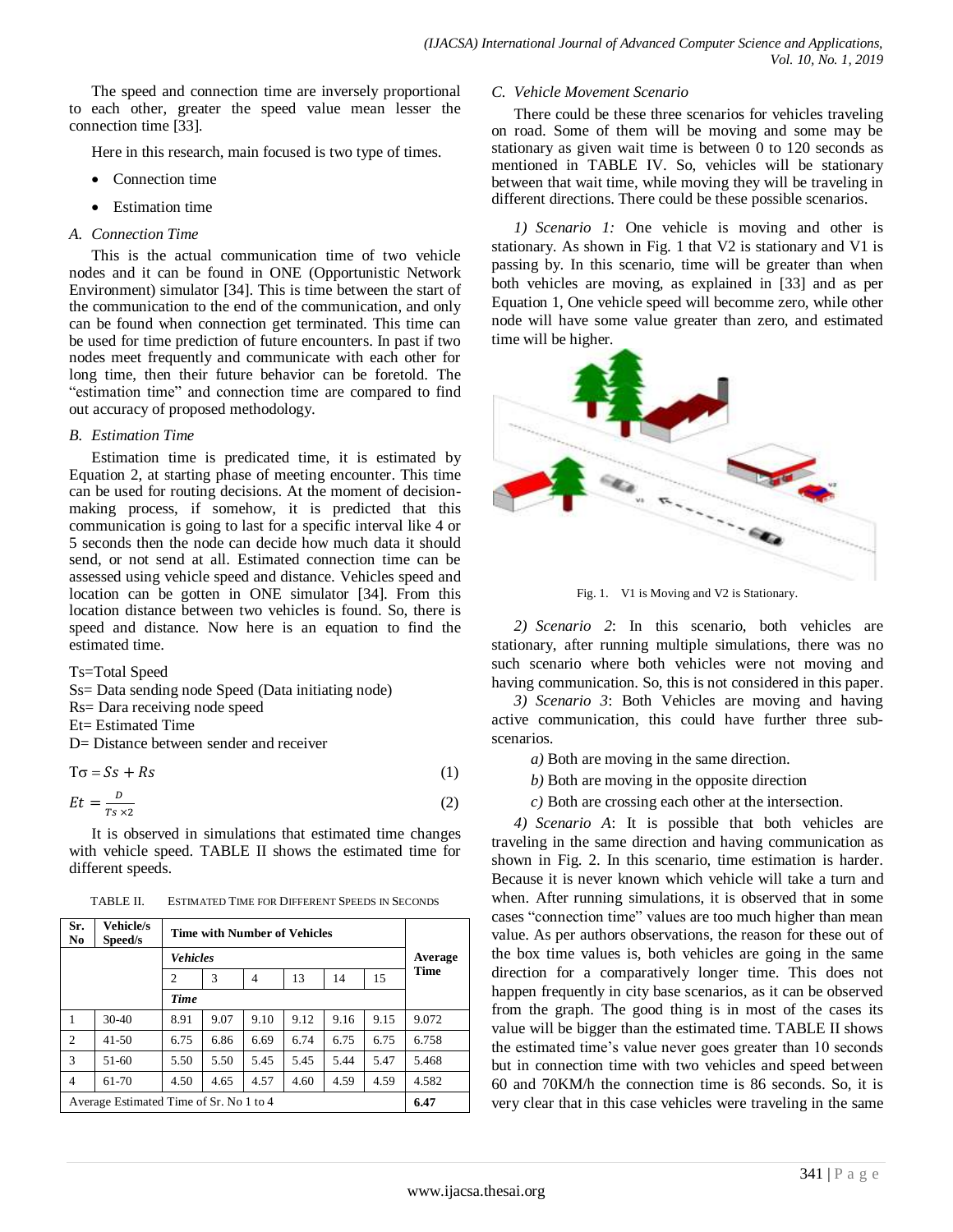direction. For this case, assumption for this paper is that actual connection time will be always greater than estimated time.

*5) Scenario B and Scenario C*: In these two scenarios, time will be limited and calculate-able. Here vehicles will be traveling towards each other and after meeting they will be separated as shown in Fig. 3 and Fig. 4 While vehicles are traveling towards each other, their speeds will be combined.



Fig. 2. Both Vehicle are Moving in Same Direction.



Fig. 3. Both Vehicles Moving in Opposite Direction.



Fig. 4. Both Vehicles are Crossing Each other At Intersection.

## IV. RESULTS AND DISCUSSION

Number of vehicles in scenario and vehicle speed is directly proportional to number of encounters. More vehicles mean more meeting chances and more speed also creates more chances of an encounter. TABLE III shows the number of encounters for different simulation scenarios.

### *A. Simulations Setup*

Tool used for simulations is Opportunistic Network Environment (ONE) simulator; it is java-based simulator which has a configuration file named "default setting.txt" where metrices values can be changed. TABLE IV shows values used for these simulations. All other values like buffer size, time to live, message generation time, message size, and transmit speed are default.

### *B. Simulation Results*

As described earlier that when vehicles are traveling in the same direction, their connection time will be long as compared to when they are crossing each other. Such scenarios are not considered where both are traveling in the same direction as the assumption is that in this case connection time will be always greater than the estimated time. Below there are simulation results and difference of time:

Dt= Difference time C<sub>t</sub>= Connection time Et= Estimated Time

$$
Dt = Abs(Ct - Et) \tag{3}
$$

TABLE III. NO. OF ENCOUNTERS WITH DIFFERENT SPEEDS IN SECONDS

| Sr.<br>No.     | <b>Vehicle/s</b><br>Speed/s | Time with Number of Vehicles |     |     |      |      |      |  |
|----------------|-----------------------------|------------------------------|-----|-----|------|------|------|--|
|                |                             | <b>Vehicles</b>              |     |     |      |      |      |  |
|                |                             | $\overline{c}$               | 3   | 4   | 13   | 14   | 15   |  |
|                | <i><b>Encounters</b></i>    |                              |     |     |      |      |      |  |
| 1              | $30-40$                     | 62                           | 151 | 324 | 4373 | 4936 | 5673 |  |
| $\overline{2}$ | $41 - 50$                   | 70                           | 171 | 389 | 4922 | 5612 | 6310 |  |
| 3              | 51-60                       | 79                           | 180 | 415 | 5366 | 6098 | 6494 |  |
| 4              | 61-70                       | 94                           | 216 | 478 | 5574 | 6630 | 7512 |  |

TABLE IV. SIMULATION METRICES AND VALUES

| Sr. No         | <b>Metrices</b>       | <b>Values</b> |
|----------------|-----------------------|---------------|
|                | Time                  | 43200 sec     |
| $\mathfrak{D}$ | Vehicle Speed         | 30-70KM/h     |
| 3              | No of Hosts           | $2 - 15$      |
| 4              | World Size            | 4500,3400     |
| 5              | Map                   | Helsinki City |
| 6              | <b>Transmit Range</b> | 150 meters    |
|                | Wait Time             | 0.120         |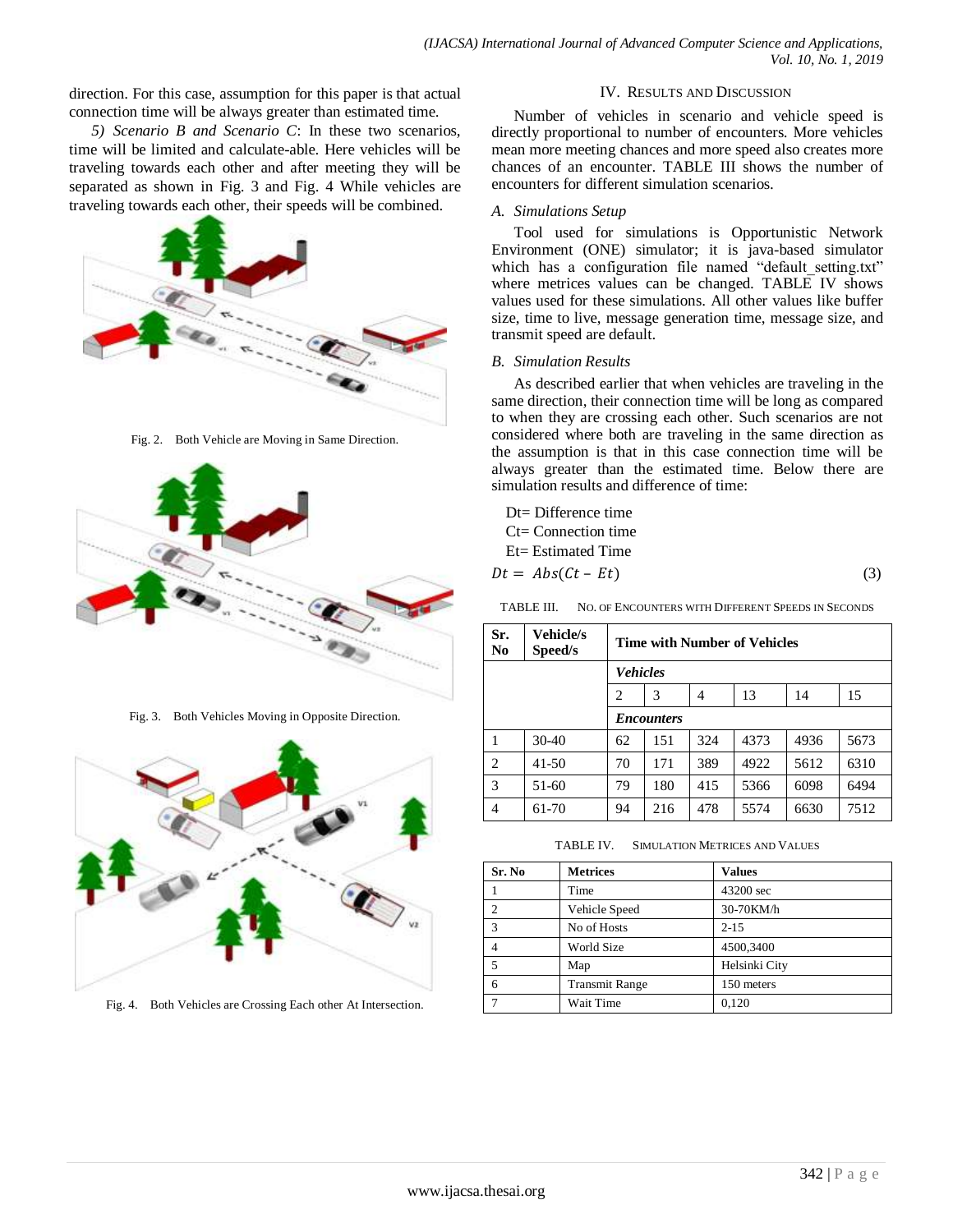So, if the difference time is greater than 6.47 seconds as per reference to TABLE II, it is excluded from results with the assumption that it is [Scenario A,](#page-2-0) Fig. 5, Fig. 6, Fig. 7. Fig. 8, Fig. 9 and Fig. 10 show the number of encounters and time difference. In x-axis, there is number of encounters of vehicles, that how many times any random two vehicles made a connection with each other. In y-axis, there is a time value, that for how long the connection was made. With increasing speed, number of "encounters" increases and connection "time" decreases.



Fig. 5. Two Vehicles Time Difference.



Fig. 6. Three Vehicles Time Difference.



Fig. 7. Four Vehicles Time Difference.



Fig. 8. Thirteen Vehicles Time Difference.



Fig. 9. Fourteen Vehicles Time Difference.



Fig. 10. Fifteen Vehicles Time Difference.

### *C. Accuracy of Proposed estimated time:*

Difference time is equal to 4 seconds as base value. Below TABLE V shows accuracy of estimation time.

Above table clearly shows that with increasing speed, accuracy is improved. Best results are with 61 to 70 KM/H.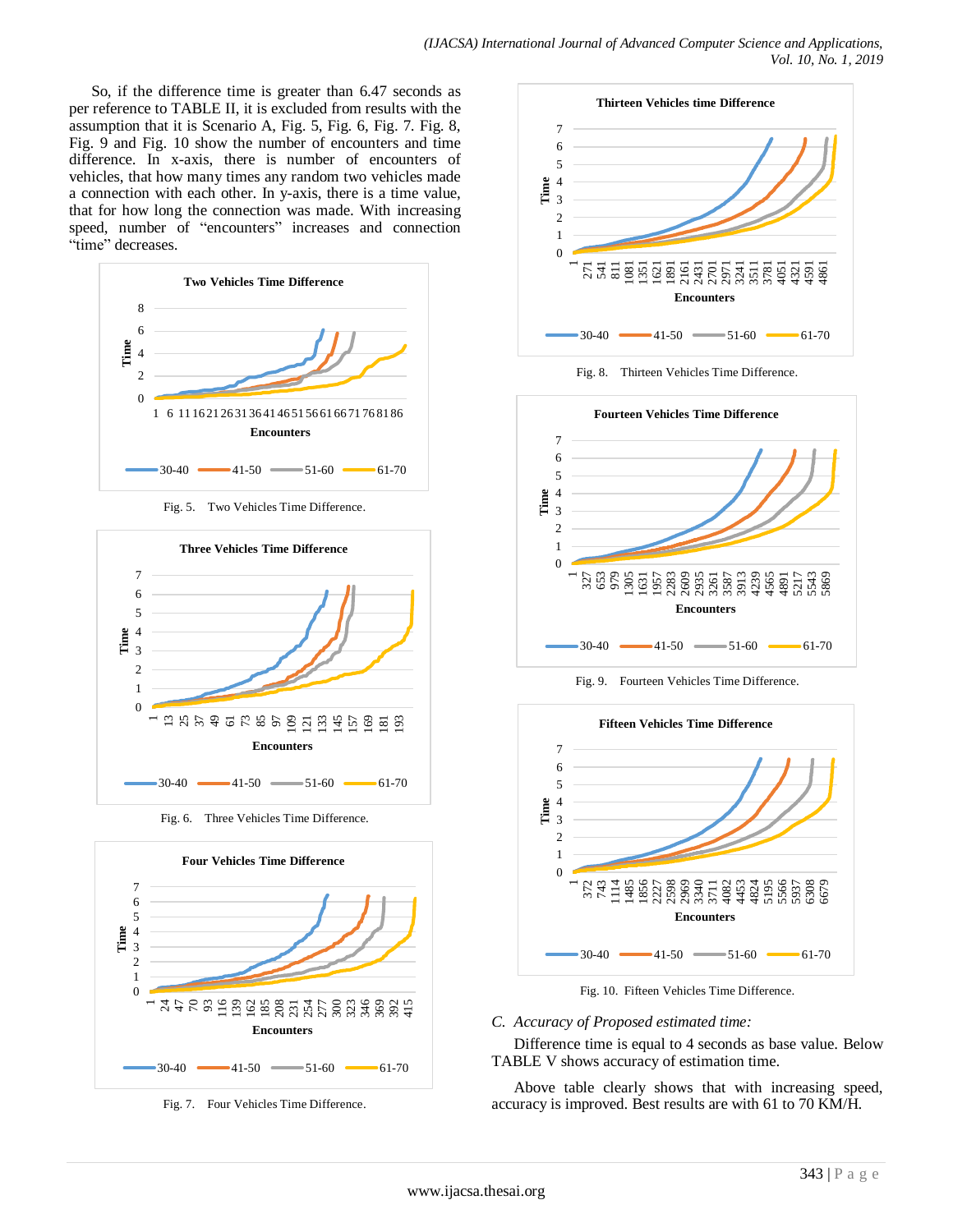| <b>Speed</b> | <b>Vehicles</b> |       |       |       |       |       |  |  |  |
|--------------|-----------------|-------|-------|-------|-------|-------|--|--|--|
|              | 2               | 3     | 4     | 13    | 14    | 15    |  |  |  |
| 30-40        | 91.94           | 41.06 | 79.94 | 77.43 | 78.28 | 77.61 |  |  |  |
| 41-50        | 90.00           | 84.21 | 83.80 | 82.36 | 81.59 | 81.25 |  |  |  |
| 51-60        | 84.81           | 85.00 | 86.75 | 86.75 | 86.62 | 85.43 |  |  |  |
| 61-70        | 91.49           | 92.59 | 88.37 | 89.38 | 89.67 | 89.96 |  |  |  |

TABLE V. ACCURACY OF ESTIMATED CONNECTION TIME IN SEONDS

#### V. CONCLUSION AND FUTURE WORK

In vehicular delay tolerant networks routing decisions are taken based on multiple metrics like Time to Live (TTL), buffer size, buffer occupancy, geographic location and density of nodes, destination utility, relay utility, meeting prediction etc. This paper is about introducing a new decision metric called as the "estimation time". This metric can be used for routing decisions. Above 88% results show that it is possible to predict time at node's encounter. Multiple simulations were run in ONE simulator with different number of nodes to prove that "estimation time" work fine with different number of nodes. The "estimation time" can be used for routing decisions. In future, this metric will be used for routing decisions.

#### **REFERENCES**

- [1] J. Yan and J. Liu, and F. M. Tseng, "An evaluation system based on the self-organizing system framework of smart cities: A case study of smart transportation systems in China," Technol. Forecast. Soc. Change, no. 1, pp. 1–12, 2018.
- [2] N. Magaia et al., "Bundles fragmentation in Vehicular Delay-Tolerant Networks," in 2011 7th EURO-NGI Conference on Next Generation Internet Networks, NGI 2011 - Proceedings, pp. 1–6, 2011.
- [3] S. N. Rana and M. S. Shah, and V. N. Pandya, "Performance Analysis and Improvement of VDTN with message copies," vol. 2, no. 3, pp. 136–141, 2014.
- [4] C. Iwendi and M. Uddin and J. A. Ansere, P. Nkurunziza and J. H. Anajemba and A. K. Bashir, "On Detection of Sybil Attack in Large-Scale VANETs Using Spider-Monkey Technique," IEEE Access, vol. 6, pp. 47258–47267, 2018.
- [5] N. M. F. Qureshi et al., "An Aggregate MapReduce Data Block Placement Strategy for Wireless IoT Edge Nodes in Smart Grid," Wirel. Pers. Commun., pp. 1–12, 2018.
- [6] A. Ali et al., "Priority-Based Cloud Computing Architecture for Multimedia-Enabled Heterogeneous Vehicular Users," J. Adv. Transp., vol. 2018, 2018.
- [7] S. H. Chauhdary and A. Hassan and M. A. Alqarni, A. Alamri and A. K. Bashir, "A twofold sink-based data collection in wireless sensor network for sustainable cities," Sustain. Cities Soc., vol. 45, pp. 1–7, 2019.
- [8] M. G. Rubinstein et al., "Measuring the capacity of in-car to in-car vehicular networks," IEEE Commun. Mag., vol. 47, no. 11, pp. 128– 136, Nov. 2009.
- V. N. G. J. Soares and J. J. P. C. Rodrigues and P. S. Ferreira and A. M. D. Nogueira, "Improvement of messages delivery time on vehicular delay-tolerant networks," in Proceedings of the International Conference on Parallel Processing Workshops, pp. 344–349, 2009.
- [10] V. N. G. J. Soares and F. Farahmand and J. J. P. C. Rodrigues, "Improving vehicular delay-tolerant network performance with relay nodes," 2009 Next Gener. Internet Networks, NGI 2009, vol. 00, no. c, pp. 1–5, 2009.
- [11] M. J. Khabbaz and W. F. Fawaz, and C. M. Assi, "A probabilistic bundle relay strategy in two-hop vehicular delay tolerant networks," IEEE Int. Conf. Commun., vol. 15, no. 3, pp. 281–283, 2011.
- [12] D. Wu and Q. Yang and D. Zhao, "Adaptive Carry-Store Forward Scheme in Two-Hop Vehicular Delay Tolerant Networks," IEEE Commun. Lett., vol. 17, pp. 721–724, 2013.
- [13] W.-Z. Lo and J.-S. Gao and S.-C. Lo, "Distance-Aware Routing with Copy Control in Vehicle-Based DTNs," 2012 IEEE 75th Veh. Technol. Conf. (VTC Spring), pp. 1–5, 2012.
- [14] Q. Fu and B. Krishnamachari and L. Zhang, "DAWN: A density adaptive routing for deadline-based data collection in vehicular delay tolerant networks," Tsinghua Sci. Technol., vol. 18, no. 3, pp. 230–241, 2013.
- [15] I. Leontiadis and C. Mascolo, "GeOpps: Geographical Opportunistic Routing for Vehicular Networks," in 2007 IEEE International Symposium on a World of Wireless, Mobile and Multimedia Networks, pp. 1–6, 2007.
- [16] V. N. G. J. Soares and J. J. P. C. Rodrigues and F. Farahmand, "GeoSpray: A geographic routing protocol for vehicular delay-tolerant networks," Inf. Fusion, vol. 15, no. 1, pp. 102–113, 2014.
- [17] S. Jain and K. Fall and R. Patra, "Routing in a Delay Tolerant Network," SIGCOMM Comput. Commun. Rev., vol. 34, no. 4, pp. 145–158, Aug. 2004.
- [18] T. Spyropoulos and K. Psounis and C. S. Raghavendra, "Single-copy routing in intermittently connected mobile networks," in 2004 First Annual IEEE Communications Society Conference on Sensor and Ad Hoc Communications and Networks, 2004. IEEE SECON, pp. 235–244, 2004.
- [19] A. Vahdat and D. Becker, "Epidemic routing for partially connected ad hoc networks," Tech. Rep. number CS-200006, Duke Univ., no. CS-200006, pp. 1–14, 2000.
- [20] T. Spyropoulos and K. Psounis and C. S. Raghavendra, "Spray and Wait: An Efficient Routing Scheme for Intermittently Connected Mobile Networks," in Proceedings of the 2005 ACM SIGCOMM Workshop on Delay-tolerant Networking, pp. 252–259, 2005.
- [21] A. Lindgren and A. Doria and O. Schelén, "Probabilistic Routing in Intermittently Connected Networks," SIGMOBILE Mob. Comput. Commun. Rev., vol. 7, no. 3, pp. 19–20, Jul. 2003.
- [22] R. Ramanathan and P. Basu and R. Krishnan, "Towards a formalism for routing in challenged networks," in Proceedings of the second workshop on Challenged networks CHANTS - CHANTS '07, p. 3, 2007.
- [23] M. Cuka and I. Shinko and E. Spaho and T. Oda and M. Ikeda and L. Barolli, "A simulation system based on ONE and SUMO simulators: Performance evaluation of different vehicular DTN routing protocols," J. High Speed Networks, vol. 23, no. 1, pp. 59–66, 2017.
- [24] A. Mehto and M. Chawla, "Comparing Delay Tolerant Network Routing Protocols for Optimizing L-Copies in Spray and Wait Routing for Minimum Delay," Int. Conf. Adv. Commun. Control Syst., vol. 2013, no. Cac2s, pp. 239–244, 2013.
- [25] A. H. Cherif and K. Boussetta and G. Diaz and D. Fedoua, "Improving the performances of geographic VDTN routing protocols," 2017 16th Annu. Mediterr. Ad Hoc Netw. Work. Med-Hoc-Net 2017, no. 1, pp. 1– 4, 2017.
- [26] A. S. S. Vieira and J. G. Filho and J. Celestino and A. Patel, "VDTN-ToD: Routing protocol VANET/DTN based on trend of delivery," Adv. Int. Conf. Telecommun. AICT, vol. 2013–Janua, no. January, pp. 135– 141, 2013.
- [27] M. R. Penurkar and U. A. Deshpande, "Max-Util: A Utility-Based Routing Algorithm for a Vehicular Delay Tolerant Network Using Historical Information," in Proceedings of 3rd International Conference on Advanced Computing, Networking and Informatics, pp. 587–598, 2016.
- [28] E. M. Salvador and D. F. Macedo and J. M. Nogueira and V. Del Duca Almeida and L. Z. Granville, "Hierarchy-based monitoring of Vehicular Delay-Tolerant Networks," 2016 13th IEEE Annu. Consum. Commun. Netw. Conf. CCNC 2016, pp. 447–452, 2016.
- [29] M. R. Penurkar and U. A. Deshpande, "Priority-based scheduling policy for a hybrid routing algorithm in a Vehicular Delay Toleant Network," in 2016 International Conference on Computing, Analytics and Security Trends (CAST), pp. 578–583, 2016.